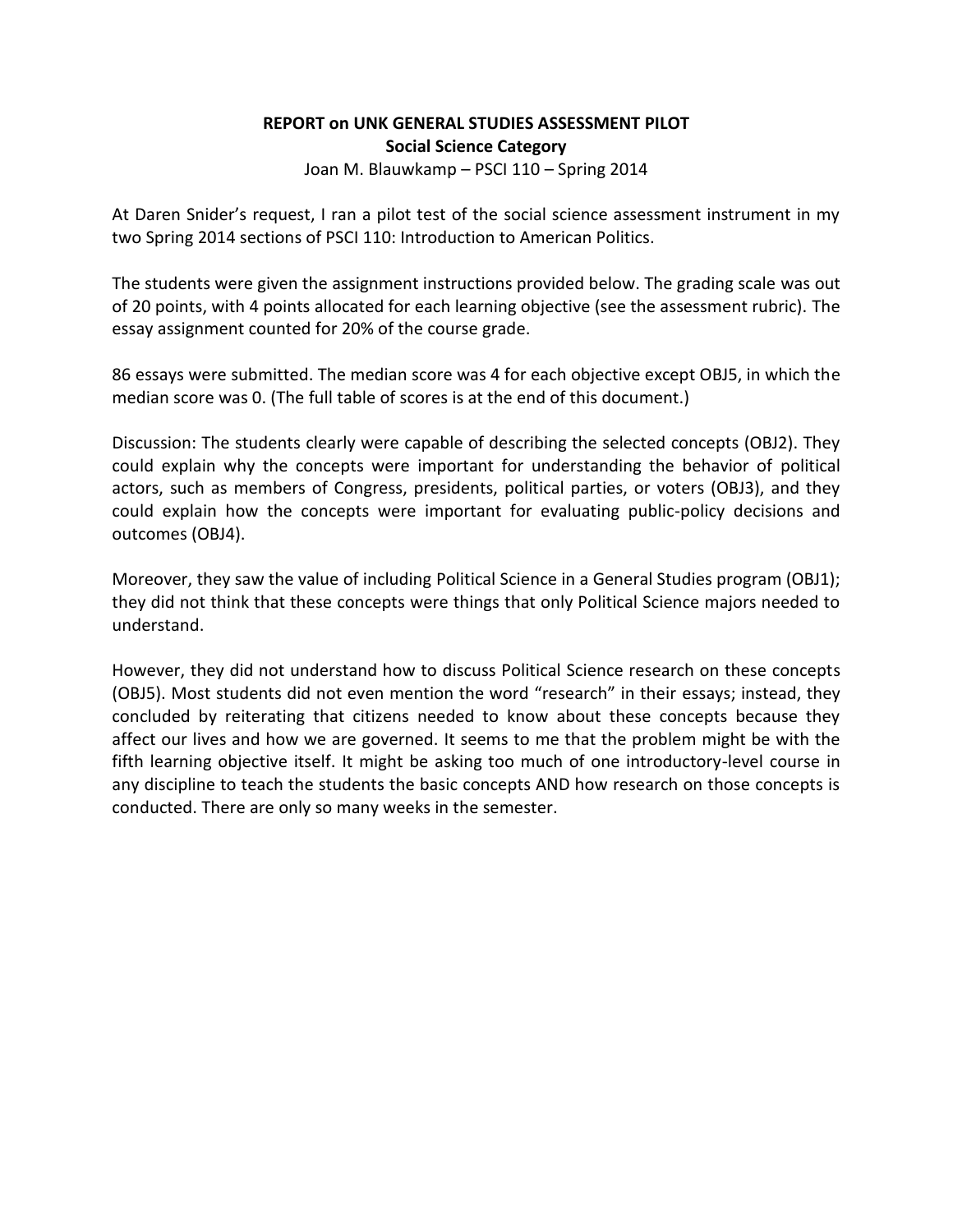## **PSCI 110: Introduction to American Politics**

Essay Instructions Deadline: Start of class on Friday, April 11

#### LEARNING OBJECTIVES:

At the conclusion of their Social Science course, students should be able to:

- 1) Articulate the relevance of the Social Science course to their general education.
- 2) Describe basic concepts and methods used in a social science discipline.
- 3) Demonstrate how basic concepts and methods from a social science discipline explain individual or group behavior.
- 4) Evaluate the connection between social science research and social or political policy.
- 5) Apply concepts and methods from a social science discipline to social science research.

The purpose of this assignment is to evaluate whether or not these learning objectives have been met. The basics of this assignment are common to all the General Studies Social Science courses taught at UNK.

#### BASIC ASSIGNMENT INSTRUCTIONS:

Write a short essay (500-750 words) in which you answer the following question: Why is it important for a generally-educated person to understand Political Science?

#### Contents of the essay:

- $\Box$  Begin with an introductory paragraph in which you briefly state your answer.
- $\Box$  In the body of your essay, develop and support your answer by focusing on a specific concept that you learned in this course (see list below):
	- $\Box$  Describe the concept in your own words;
	- $\Box$  Demonstrate how it explains individual or group behavior (provide relevant evidence and cite your source/s);
	- $\Box$  Evaluate the implications of the concept for public policy In other words, explain how/why the concept matters for what government does (give a specific example).
- $\Box$  Conclude your essay by summarizing how or why Political Science research on this concept benefits citizens in general.

CONCEPTS: Choose ONE of the following concepts as the focus of your essay:

- **•** Federalism
- Checks and balances
- Constitutional right to privacy
- *De facto* discrimination
- Descriptive representation
- Ideological polarization in Congress
- Presidential power to persuade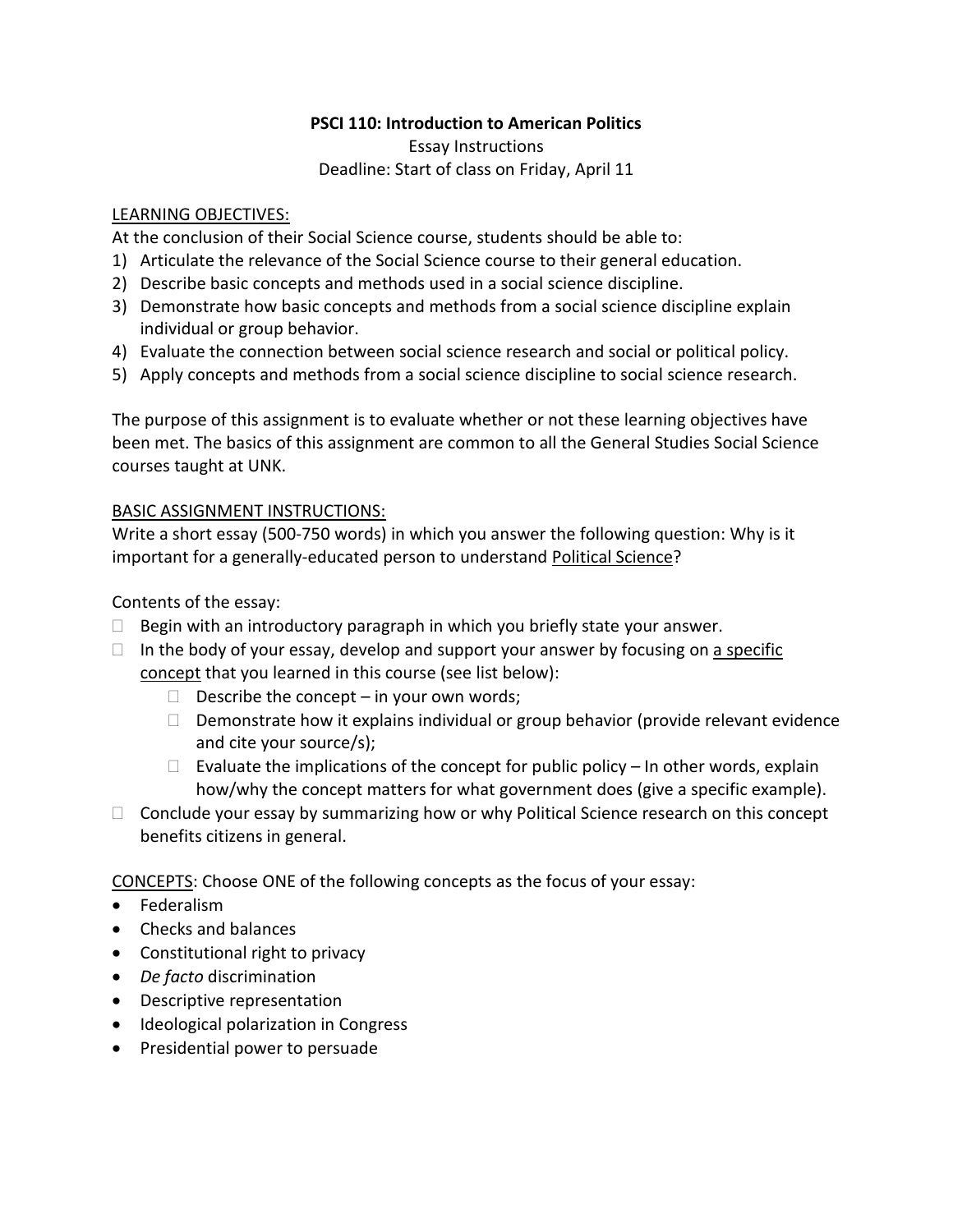#### SOURCES:

The primary source for your essay should be our course textbook. Use and cite the Barbour & Wright text for your definition of the concept, but you MUST write the explanation entirely in your own words – no quotations. The purpose is to demonstrate your own understanding of the concept and its relevance.

Additional supporting evidence or the illustrative example also may come from the Barbour & Wright text or from other credible sources, e.g., websites that we looked at in class. Links to those websites are available on Blackboard in the Resources section.

Be sure only to use information from credible sources: government documents, scholarly articles or books, news articles, and/or documents from non-profit policy research organizations. Wikipedia is not a credible source; neither is About.com or other such sites.

Cite all your sources (including the textbook) with embedded notes in the text of your essay and a References section at the end of your paper (use the heading **References**).

#### INSTRUCTIONS ON FORMAT AND WRITING:

Your essay must be 500 to 750 words, not including the References section. (Use the word count feature in Word to check.)

Write your paper in standard academic-essay format: an introduction, body, and conclusion. More specific instructions on the required contents of the essay are provided in the Basic Assignment Instructions section on page 1.

Give your paper an appropriate descriptive title that cues the reader to what your essay is about. Don't title it Essay or Essay #1.

Your paper must be typed in 10- to 12-point font and double-spaced. Use one-inch margins on all sides of the page; these margins allow plenty of room for comments without wasting paper.

The first page should include a heading with your name and the course and section numbers. A title page is unnecessary – conserve paper.

Proofread carefully and correct all errors in spelling, punctuation, grammar, and usage before you submit your paper for a grade.

Tips on the use of political terminology  $-$  Names of institutions and organizations should be capitalized. Capitalize Democrat and Republican, when you mean people with those party affiliations. Use US as the adjective when you are referring to the country or the federal government; you may use American to refer to a citizen of the US or to the public in general.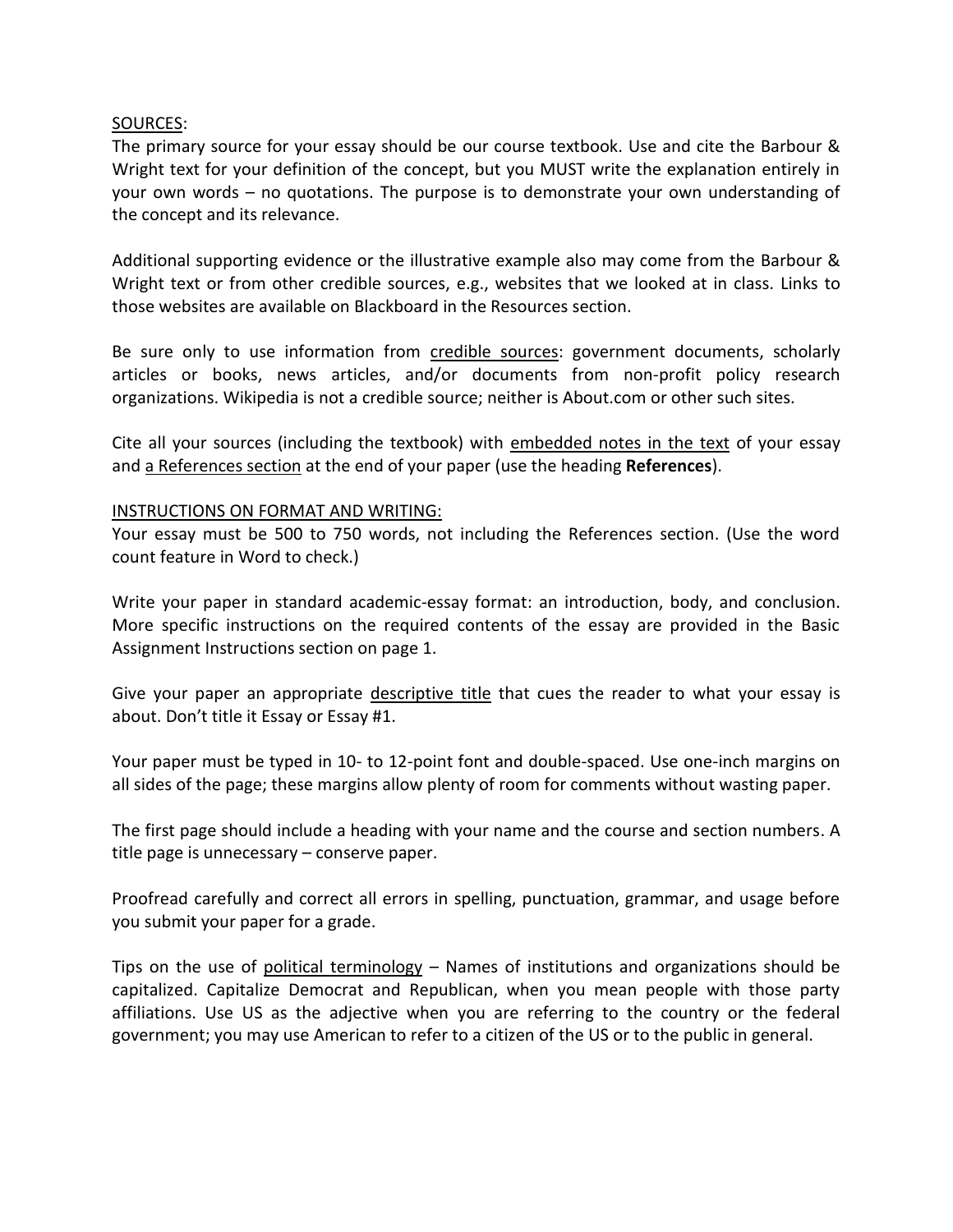# ASSESSMENT RUBRIC:

| Learning Objective #1: Students can articulate the relevance of the Social Science course to their<br>general education.                                                                                                                          |                                                                                                 |                                    |                                                         |                     |  |  |
|---------------------------------------------------------------------------------------------------------------------------------------------------------------------------------------------------------------------------------------------------|-------------------------------------------------------------------------------------------------|------------------------------------|---------------------------------------------------------|---------------------|--|--|
| Does not meet                                                                                                                                                                                                                                     | Beginning (1)                                                                                   | Developing (2)                     | Proficient (3)                                          | Advanced (4)        |  |  |
| criteria (0)                                                                                                                                                                                                                                      |                                                                                                 |                                    |                                                         |                     |  |  |
| Cannot articulate                                                                                                                                                                                                                                 | Limited articulation                                                                            | Articulates in                     | Articulates in                                          | Demonstrates a      |  |  |
| why the social                                                                                                                                                                                                                                    | of why the social                                                                               | general why the                    | satisfactory detail                                     | thorough            |  |  |
| science discipline                                                                                                                                                                                                                                | science discipline                                                                              | social science                     | why the social                                          | understanding of    |  |  |
| is relevant.                                                                                                                                                                                                                                      | is relevant.                                                                                    | discipline is                      | science discipline                                      | the social science  |  |  |
|                                                                                                                                                                                                                                                   |                                                                                                 | relevant.                          | is relevant.                                            | discipline and its  |  |  |
|                                                                                                                                                                                                                                                   |                                                                                                 |                                    |                                                         | relevance.          |  |  |
| discipline.                                                                                                                                                                                                                                       | Learning Objective #2: Students can describe basic concepts/methods used in a social science    |                                    |                                                         |                     |  |  |
| Does not meet                                                                                                                                                                                                                                     | Beginning (1)                                                                                   | Developing (2)                     | Proficient (3)                                          | Advanced (4)        |  |  |
| criteria (0)                                                                                                                                                                                                                                      |                                                                                                 |                                    |                                                         |                     |  |  |
| Cannot describe a                                                                                                                                                                                                                                 | Demonstrates a                                                                                  | Demonstrates a                     | Demonstrates a                                          | Demonstrates a      |  |  |
| concept/method                                                                                                                                                                                                                                    | limited                                                                                         | basic                              | satisfactory                                            | thorough            |  |  |
| from the discipline.                                                                                                                                                                                                                              | understanding of                                                                                | understanding of                   | understanding of                                        | understanding of    |  |  |
|                                                                                                                                                                                                                                                   | the selected                                                                                    | the selected                       | the selected                                            | the selected        |  |  |
|                                                                                                                                                                                                                                                   | concept/method.                                                                                 | concept/method.<br>demonstrate how | concept/method.<br>basic concepts/methods from a social | concept/method.     |  |  |
|                                                                                                                                                                                                                                                   | Learning Objective #3: Students can<br>science discipline explain individual or group behavior. |                                    |                                                         |                     |  |  |
| Does not meet                                                                                                                                                                                                                                     |                                                                                                 |                                    |                                                         |                     |  |  |
| criteria (0)                                                                                                                                                                                                                                      | Beginning (1)                                                                                   | Developing (2)                     | Proficient (3)                                          | Advanced (4)        |  |  |
| Cannot                                                                                                                                                                                                                                            | Provides a limited                                                                              | Provides a basic                   | Provides a                                              | Provides a          |  |  |
| demonstrate how                                                                                                                                                                                                                                   | demonstration of                                                                                | demonstration of                   | satisfactory                                            | thorough            |  |  |
| the selected                                                                                                                                                                                                                                      | how the selected                                                                                | how the selected                   | demonstration of                                        | demonstration of    |  |  |
| concept/method                                                                                                                                                                                                                                    | concept/method                                                                                  | concept/method                     | how the selected                                        | how the selected    |  |  |
| explains behavior.                                                                                                                                                                                                                                | explains behavior.                                                                              | explains behavior.                 | concept/method                                          | concept/method      |  |  |
|                                                                                                                                                                                                                                                   |                                                                                                 |                                    | explains behavior.                                      | explains behavior.  |  |  |
| Learning Objective #4: Students can evaluate the connection between social science research and<br>social or political policy.                                                                                                                    |                                                                                                 |                                    |                                                         |                     |  |  |
| Does not meet                                                                                                                                                                                                                                     |                                                                                                 |                                    |                                                         |                     |  |  |
| criteria (0)                                                                                                                                                                                                                                      | Beginning (1)                                                                                   | Developing (2)                     | Proficient (3)                                          | Advanced (4)        |  |  |
| Does not evaluate                                                                                                                                                                                                                                 | Provides a limited                                                                              | Provides a basic                   | Satisfactorily                                          | Thoroughly          |  |  |
| the implications of                                                                                                                                                                                                                               | evaluation of the                                                                               | evaluation of the                  | evaluates the                                           | evaluates the       |  |  |
| the concept/                                                                                                                                                                                                                                      | implications of the                                                                             | implications of the                | implications of the                                     | implications of the |  |  |
| method for public                                                                                                                                                                                                                                 | concept/method                                                                                  | concept/method                     | concept/method                                          | concept/method      |  |  |
|                                                                                                                                                                                                                                                   | for public policy.                                                                              | for public policy.                 | for public policy.                                      | for public policy.  |  |  |
| policy.   for public policy.   for public policy.   TOT public policy.   TOT public policy.   TOT public policy<br>Learning Objective #5: Students can apply concepts and methods from a social science discipline<br>to social science research. |                                                                                                 |                                    |                                                         |                     |  |  |
| Does not meet                                                                                                                                                                                                                                     |                                                                                                 |                                    |                                                         |                     |  |  |
| criteria (0)                                                                                                                                                                                                                                      | Beginning (1)                                                                                   | Developing (2)                     | Proficient (3)                                          | Advanced (4)        |  |  |
| Does not discuss                                                                                                                                                                                                                                  | Demonstrates a                                                                                  | Demonstrates a                     | Demonstrates a                                          | Demonstrates a      |  |  |
| research.                                                                                                                                                                                                                                         | limited                                                                                         | basic                              | satisfactory                                            | thorough            |  |  |
|                                                                                                                                                                                                                                                   | understanding of                                                                                | understanding of                   | understanding of                                        | understanding of    |  |  |
|                                                                                                                                                                                                                                                   | the selected                                                                                    | the selected                       | the selected                                            | the selected        |  |  |
|                                                                                                                                                                                                                                                   | research.                                                                                       | research.                          | research.                                               | research.           |  |  |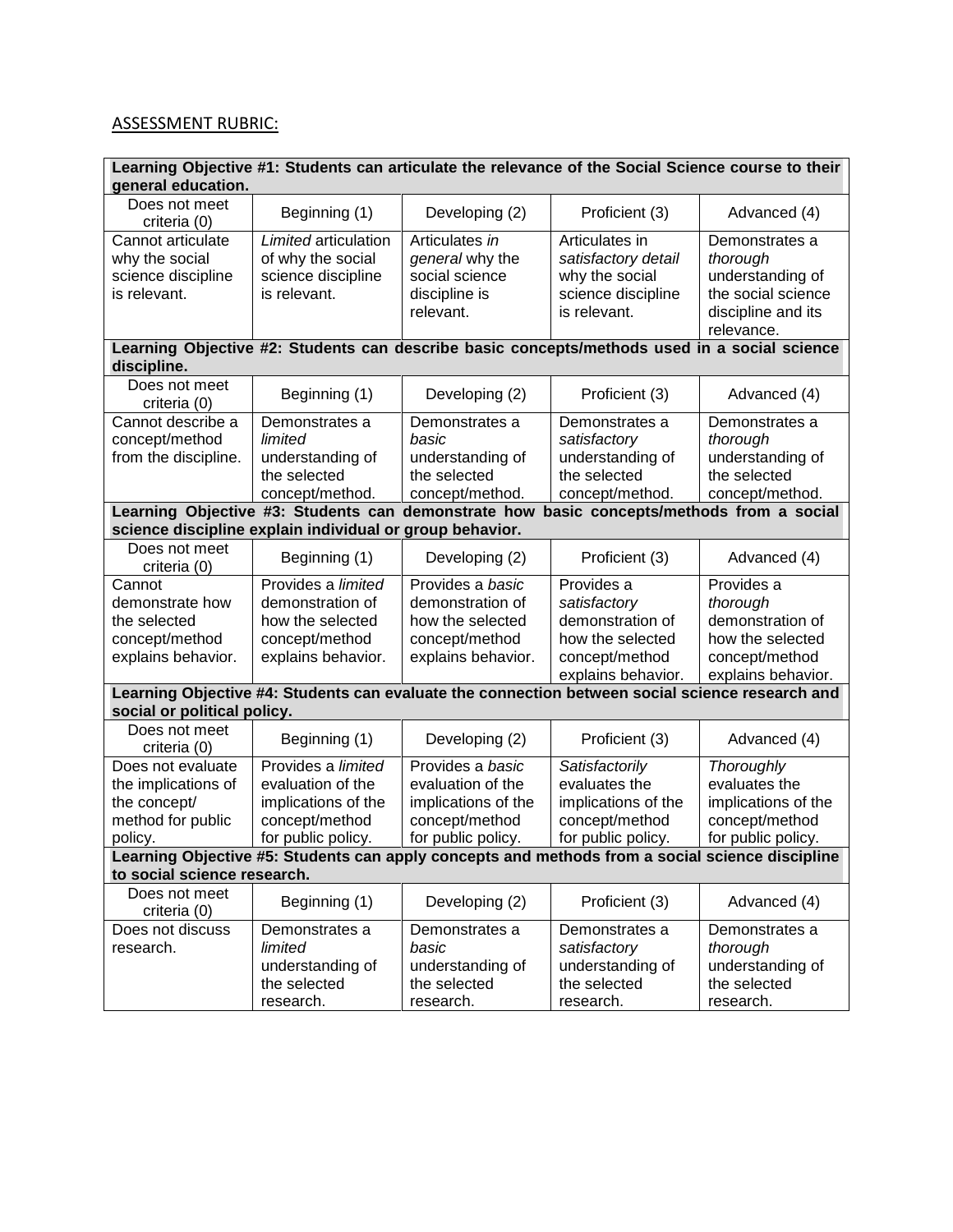### SCORES FOR EACH STUDENT/ESSAY:

|                         |                         | .,                      |                         |                         |              |
|-------------------------|-------------------------|-------------------------|-------------------------|-------------------------|--------------|
| OBJ1                    | OBJ2                    | OBJ3                    | OBJ4                    | OBJ5                    | <b>TOTAL</b> |
| $\overline{\mathbf{4}}$ | 4                       | $\overline{\mathbf{4}}$ | 3                       | 0                       | 15           |
| $\overline{\mathbf{4}}$ | $\overline{\mathbf{4}}$ | $\overline{\mathbf{4}}$ | 4                       | 0                       | 16           |
| $\overline{\mathbf{4}}$ | 4                       | $\overline{\mathbf{4}}$ | $\overline{\mathbf{4}}$ | 0                       | 16           |
| 3                       | 3                       | 4                       | 3                       | 0                       | 13           |
| $\overline{\mathbf{4}}$ | $\overline{2}$          | 3                       | $\overline{c}$          | 0                       | 11           |
| $\overline{\mathbf{4}}$ | 4                       | $\overline{\mathbf{4}}$ | $\overline{\mathbf{4}}$ | 0                       | 16           |
| $\overline{\mathbf{4}}$ | 3                       | $\overline{\mathbf{4}}$ | $\overline{\mathbf{4}}$ | 0                       | 15           |
| $\overline{\mathbf{4}}$ | $\overline{\mathbf{4}}$ | $\overline{\mathbf{4}}$ | $\overline{\mathbf{4}}$ | 0                       | 16           |
| $\overline{\mathbf{4}}$ | 4                       | $\overline{\mathbf{4}}$ | $\mathbf 2$             | 3                       | 17           |
| 4                       | 3                       | 4                       | 3                       | $\overline{\mathbf{c}}$ | 16           |
| $\overline{\mathbf{4}}$ | 3                       | 4                       | $\overline{\mathbf{4}}$ | 0                       | 15           |
| $\overline{\mathbf{4}}$ | 3                       | $\overline{\mathbf{4}}$ | $\overline{\mathbf{4}}$ | 0                       | 15           |
| 4                       | 4                       | $\overline{\mathbf{4}}$ | 4                       | 0                       | 16           |
| $\overline{\mathbf{4}}$ | 3                       | $\overline{\mathbf{4}}$ | 3                       | 0                       | 14           |
| $\overline{\mathbf{4}}$ | 3                       | 3                       | 4                       | 0                       | 14           |
| 4                       | $\overline{\mathbf{4}}$ | 4                       | 3                       | 0                       | 15           |
| $\overline{\mathbf{4}}$ | 3                       | $\overline{\mathbf{4}}$ | 3                       | $\overline{c}$          | 16           |
| $\overline{\mathbf{4}}$ | $\overline{2}$          | $\overline{2}$          | $\overline{2}$          | 0                       | 10           |
| $\overline{\mathbf{4}}$ | $\overline{\mathbf{4}}$ | 3                       | 4                       | 0                       | 15           |
| $\overline{\mathbf{4}}$ | 4                       | $\overline{\mathbf{4}}$ | $\overline{\mathbf{4}}$ | 3                       | 19           |
| $\overline{\mathbf{4}}$ | 4                       | $\overline{\mathbf{4}}$ | 3                       | 0                       | 15           |
| $\overline{\mathbf{4}}$ | 4                       | 4                       | 4                       | 0                       | 16           |
| $\overline{\mathbf{4}}$ | 4                       | 4                       | 4                       | 0                       | 16           |
| 4                       | 3                       | $\overline{\mathbf{4}}$ | 4                       | 0                       | 15           |
| 4                       | 4                       | $\overline{\mathbf{4}}$ | $\overline{\mathbf{4}}$ | 0                       | 16           |
| $\overline{\mathbf{4}}$ | $\overline{\mathbf{4}}$ | $\overline{\mathbf{4}}$ | 4                       | 0                       | 16           |
| 4                       | 3                       | $\overline{\mathbf{4}}$ | $\overline{\mathbf{4}}$ | 0                       | 15           |
| 4                       | 3                       | 3                       | 3                       | $\mathbf{1}$            | 14           |
| $\mathbf 1$             | 3                       | 3                       | $\mathbf 2$             | 0                       | 9            |
| 4                       | 4                       | 4                       | 3                       | 3                       | 18           |
| 4                       | 4                       | 4                       | 4                       | 0                       | 16           |
| $\overline{\mathbf{4}}$ | 4                       | 4                       | 3                       | 0                       | 15           |
| $\mathbf 1$             | $\overline{2}$          | 3                       | 3                       | 0                       | 9            |
| 4                       | 3                       | $\overline{\mathbf{4}}$ | 3                       | 3                       | 17           |
| 4                       | 4                       | 4                       | $\overline{\mathbf{4}}$ | $\overline{c}$          | 18           |
| 4                       | 4                       | $\overline{\mathbf{4}}$ | $\overline{\mathbf{4}}$ | 0                       | 16           |
| 4                       | 4                       | 4                       | 3                       | 0                       | 15           |
| 4                       | 4                       | $\overline{\mathbf{4}}$ | 4                       | $\mathbf 1$             | 17           |
| $\overline{\mathbf{4}}$ | 3                       | $\overline{\mathbf{4}}$ | 3                       | $\mathbf 1$             | 15           |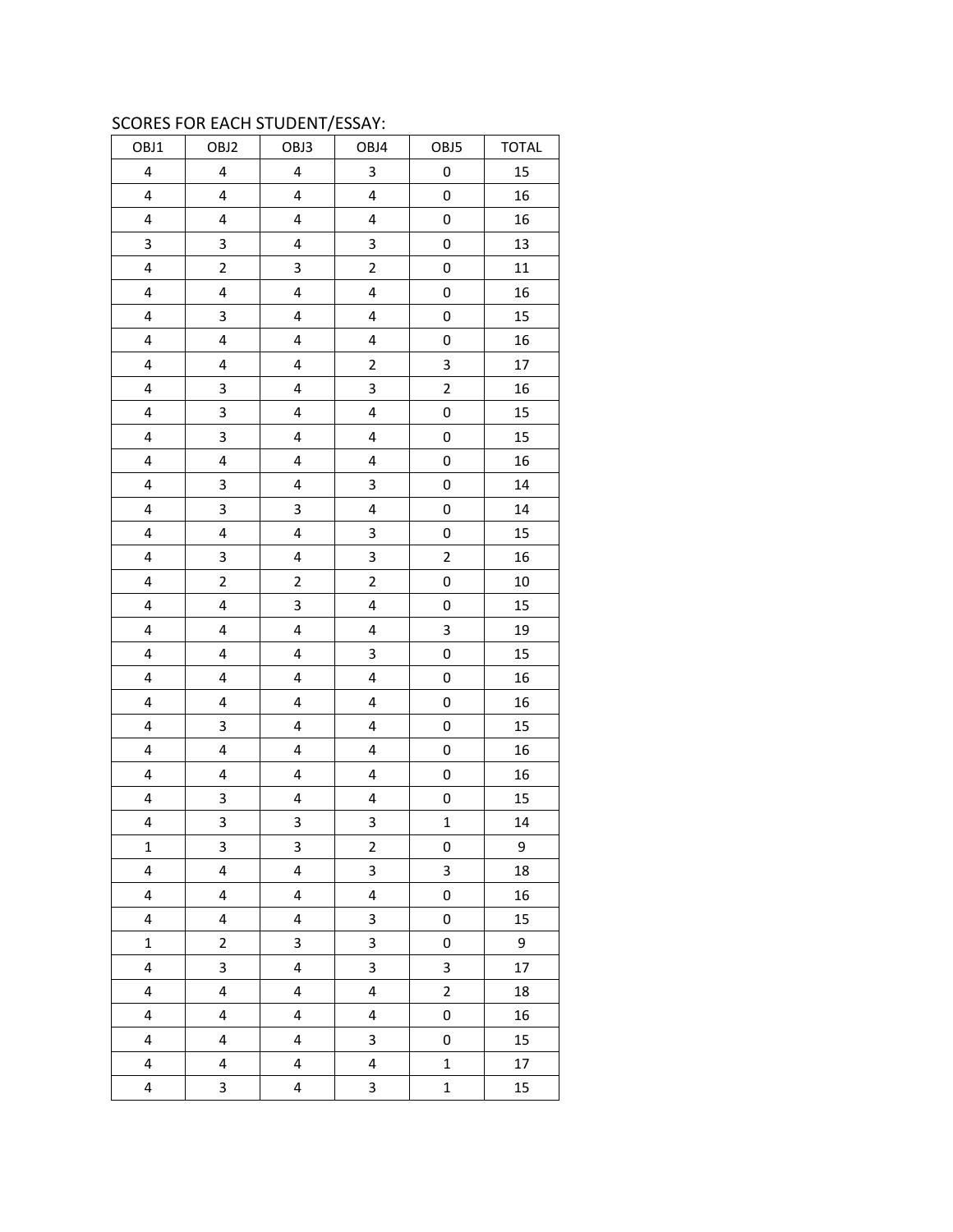| 4                       | $\pmb{4}$               | $\pmb{4}$               | 4                       | $\overline{\mathbf{c}}$ | 18 |
|-------------------------|-------------------------|-------------------------|-------------------------|-------------------------|----|
| 4                       | 4                       | 4                       | 3                       | 0                       | 15 |
| $\overline{\mathbf{4}}$ | 4                       | 4                       | $\overline{\mathbf{c}}$ | 0                       | 14 |
| 4                       | 4                       | 4                       | $\overline{\mathbf{c}}$ | 0                       | 14 |
| $\overline{\mathbf{4}}$ | 4                       | 4                       | 4                       | $\bf{0}$                | 16 |
| $\overline{\mathbf{4}}$ | $\overline{\mathbf{4}}$ | 4                       | 4                       | $\mathbf 1$             | 17 |
| 4                       | 4                       | 4                       | 3                       | $\pmb{0}$               | 15 |
| $\pmb{4}$               | 4                       | 4                       | 4                       | 0                       | 16 |
| 4                       | 4                       | 4                       | 4                       | 0                       | 16 |
| $\overline{\mathbf{4}}$ | 4                       | 4                       | 4                       | 0                       | 16 |
| $\overline{\mathbf{4}}$ | 3                       | 4                       | 3                       | 0                       | 14 |
| $\overline{\mathbf{4}}$ | $\overline{\mathbf{c}}$ | $\mathbf{1}$            | $\mathbf{1}$            | 0                       | 8  |
| $\overline{\mathbf{4}}$ | 4                       | 4                       | 3                       | $\pmb{0}$               | 15 |
| $\overline{\mathbf{4}}$ | 0                       | 0                       | 0                       | 0                       | 4  |
| 4                       | 4                       | 4                       | 4                       | $\overline{\mathbf{c}}$ | 18 |
| 4                       | 4                       | 3                       | 3                       | 0                       | 14 |
| $\overline{\mathbf{4}}$ | 3                       | $\overline{\mathbf{4}}$ | 3                       | $\mathbf 0$             | 14 |
| $\pmb{4}$               | $\overline{c}$          | 3                       | 3                       | 0                       | 12 |
| $\overline{\mathbf{4}}$ | 4                       | 4                       | 4                       | 0                       | 16 |
| $\overline{\mathbf{4}}$ | 4                       | 4                       | 4                       | 0                       | 16 |
| 4                       | 4                       | 4                       | 4                       | 3                       | 19 |
| $\overline{\mathbf{4}}$ | 4                       | 3                       | 3                       | 0                       | 14 |
| $\overline{\mathbf{4}}$ | 4                       | 4                       | 4                       | $\pmb{0}$               | 16 |
| 4                       | 4                       | 4                       | 4                       | $\bf{0}$                | 16 |
| $\pmb{4}$               | 4                       | 4                       | 4                       | 0                       | 16 |
| 4                       | 3                       | 4                       | 3                       | $\mathbf 1$             | 15 |
| 3                       | 4                       | 4                       | 3                       | 0                       | 14 |
| 4                       | 4                       | 3                       | 4                       | 3                       | 18 |
| 4                       | 4                       | 3                       | 4                       | 0                       | 15 |
| 4                       | 3                       | $\pmb{4}$               | $\overline{\mathbf{4}}$ | 0                       | 15 |
| $\overline{\mathbf{4}}$ | 3                       | 3                       | $\overline{\mathbf{4}}$ | 0                       | 14 |
| $\overline{\mathbf{4}}$ | 3                       | $\overline{\mathbf{4}}$ | 3                       | $\overline{2}$          | 16 |
| 4                       | $\overline{\mathbf{4}}$ | 3                       | 4                       | 0                       | 15 |
| $\overline{\mathbf{4}}$ | 3                       | $\overline{\mathbf{4}}$ | 3                       | 0                       | 14 |
| $\overline{\mathbf{4}}$ | 3                       | $\overline{\mathbf{4}}$ | $\overline{\mathbf{4}}$ | 0                       | 15 |
| $\overline{\mathbf{4}}$ | 4                       | $\overline{\mathbf{4}}$ | 3                       | 0                       | 15 |
| 4                       | $\overline{\mathbf{4}}$ | $\overline{\mathbf{4}}$ | $\overline{\mathbf{4}}$ | 0                       | 16 |
| $\overline{\mathbf{4}}$ | 3                       | 3                       | 3                       | 0                       | 13 |
| $\overline{\mathbf{4}}$ | $\overline{\mathbf{4}}$ | $\overline{\mathbf{4}}$ | 4                       | 0                       | 16 |
| $\overline{\mathbf{4}}$ | 4                       | 3                       | 4                       | 0                       | 15 |
| $\overline{\mathbf{4}}$ | 4                       | $\overline{\mathbf{4}}$ | $\overline{\mathbf{4}}$ | 0                       | 16 |